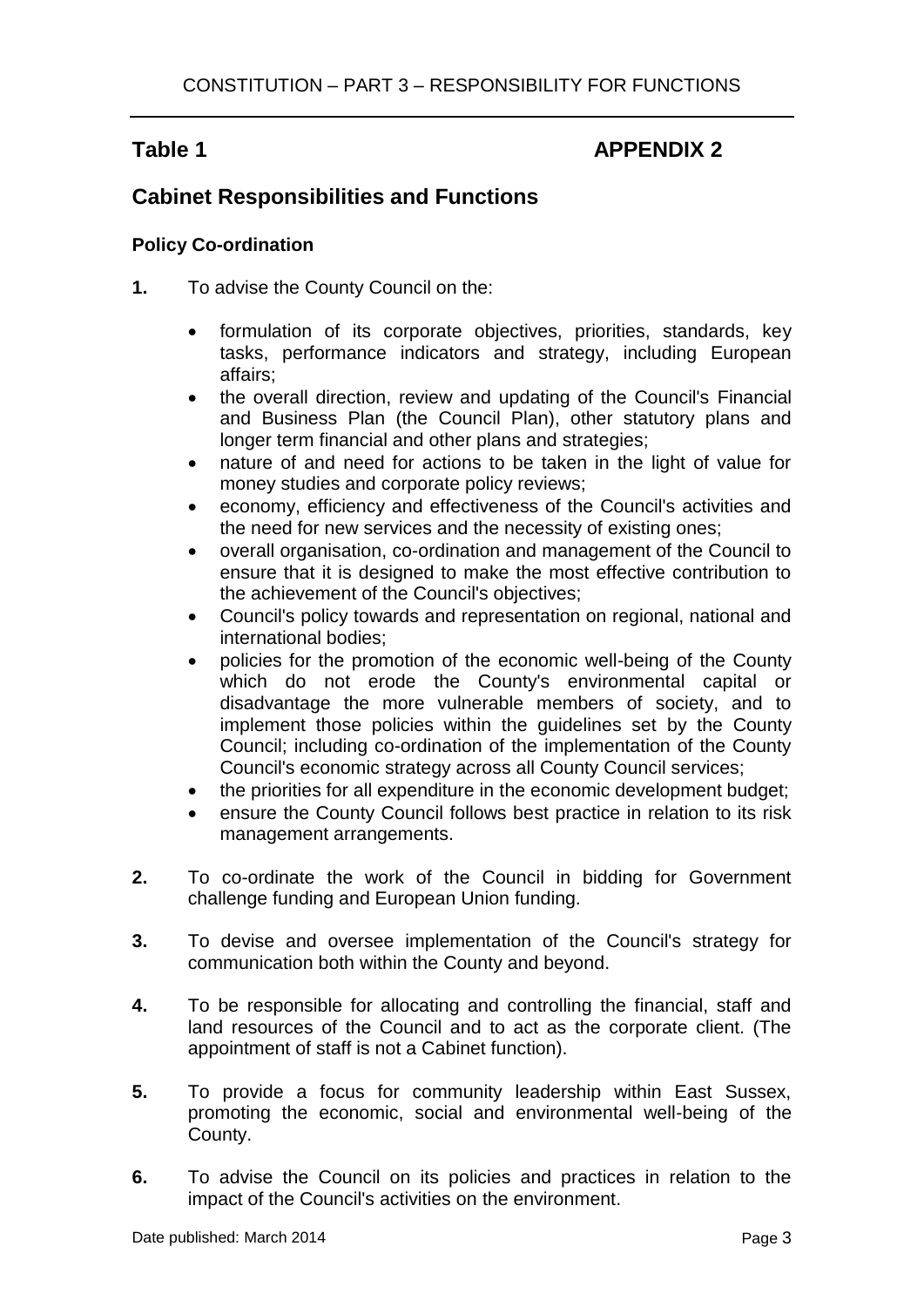**7.** To advise on any other matters referred to it.

# **Resources**

## *Finance*

- **8.** To advise the County Council on the current and future in respect of both capital and revenue expenditure having regard to the Council's Financial and Business Plan and overall forward programme and their effects on the finances of the Council and on audit issues:
	- discuss with the external auditor before the audit commences the nature and scope of the audit, and the external audit fee and consider whether the external audit is of sufficient depth and carried out competently;
	- discuss problems and reservations arising from the interim (systems) and final audits and any matters the external auditor may wish to discuss (in the absence of Directors if necessary);
	- review the external auditor's management letter and the conclusions of value for money studies and make recommendations to the County Council as appropriate;
	- review the internal audit programme, ensuring co-ordination between internal and external auditors, and that the internal audit function is adequately resourced and has appropriate standing within the Council and its paid service;
	- consider the Chief Internal Auditor's annual report and to report annually to the County Council on internal control within the Council.
- **9.** To advise the County Council on the estimates of bodies which the Council is required to finance.
- **10.** To exercise control over the Council's approved revenue and capital budgets and deal with requests for supplementary estimates, and to vire expenditure where this does not involve a significant change to an existing policy, or development of a new policy.
- **11.** To supervise the borrowing of money authorised by the Council in accordance with the policy laid down by the County Council and to manage the County debt.
- **12.** To exercise the powers and duties of the Council in respect of:
	- insurance;
	- coast protection; and
	- debts and other obligations.

#### *Information Systems/Information Technology*

**13.** To advise upon and implement the County Council's IS/IT strategy.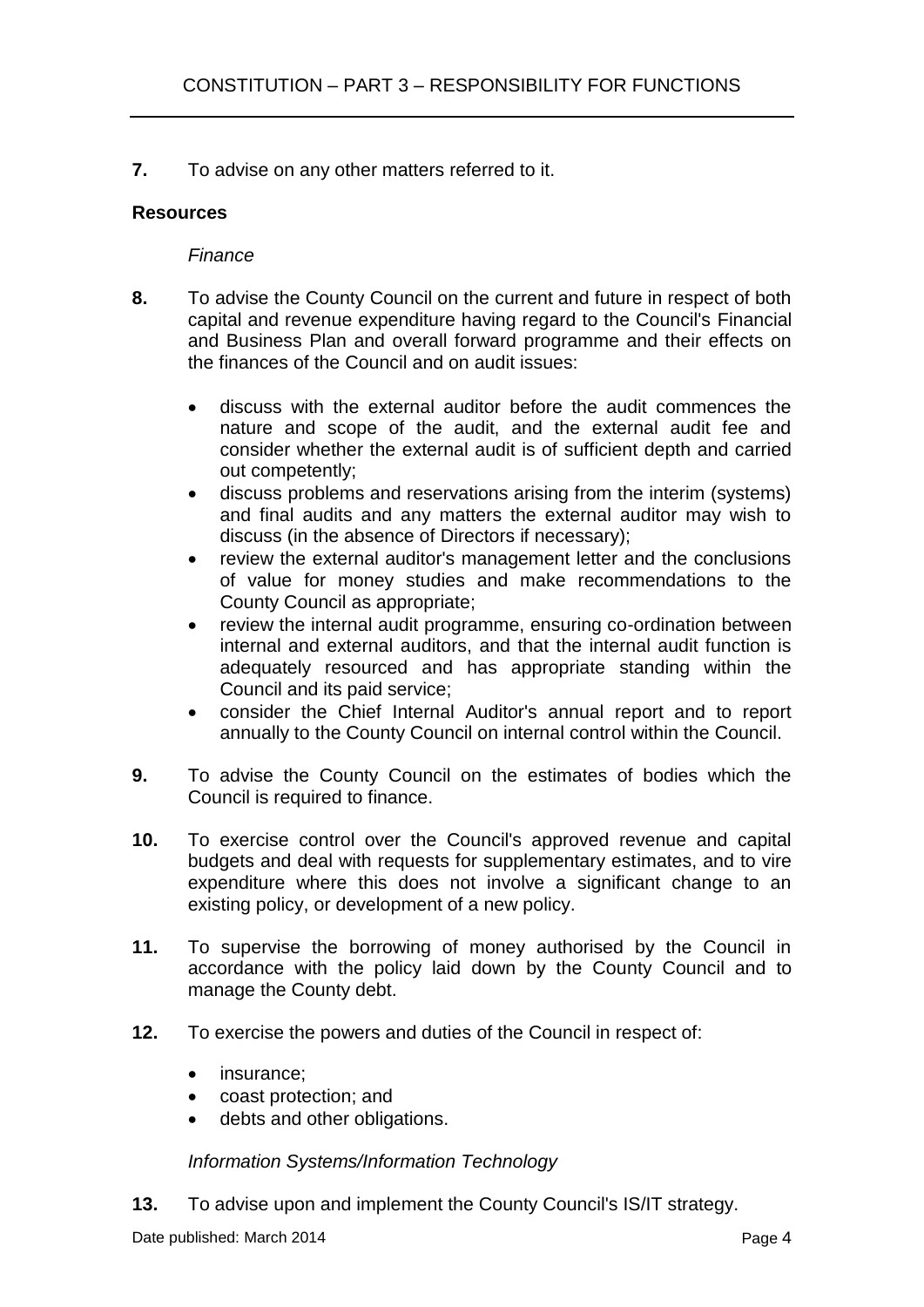**14.** To develop and keep under review corporate IS/IT systems.

### *Property*

- **15.** To approve the acquisition, appropriation and disposal of property, including the determination of the future use of all land and property where the current use is to cease.
- **16.** To act as landlord for all property held by the Council, including the provision of office accommodation, accommodation for meetings and common services.
- **17.** To keep under review:
	- the land holdings of the Council and to consider future requirements to ensure the most economic and effective use of land in the interests of the Council as a whole;
	- land acquisition policies;
	- building and building maintenance policies.

This shall include ensuring regular corporate reviews and the setting and monitoring of corporate standards.

- **18.** To exercise the powers and duties of the Council in all matters relating to Magistrates' Courts land and buildings.
- **19.** To make compulsory purchase orders.
- **20.** To exercise the powers and duties of the County Council under any enactment relating to smallholdings.
- **21.** To manage and control all land.

#### **Community Services**

- **22.** To exercise all the powers and duties of the Council in respect of:
	- (a) the Public Library and information service;
	- (b) archives and records;
	- (c) museums and assistance for the Arts;
	- (d) the registration of births, deaths and marriages (but excluding the approval of premises for the solemnisation of marriages) and coroners services;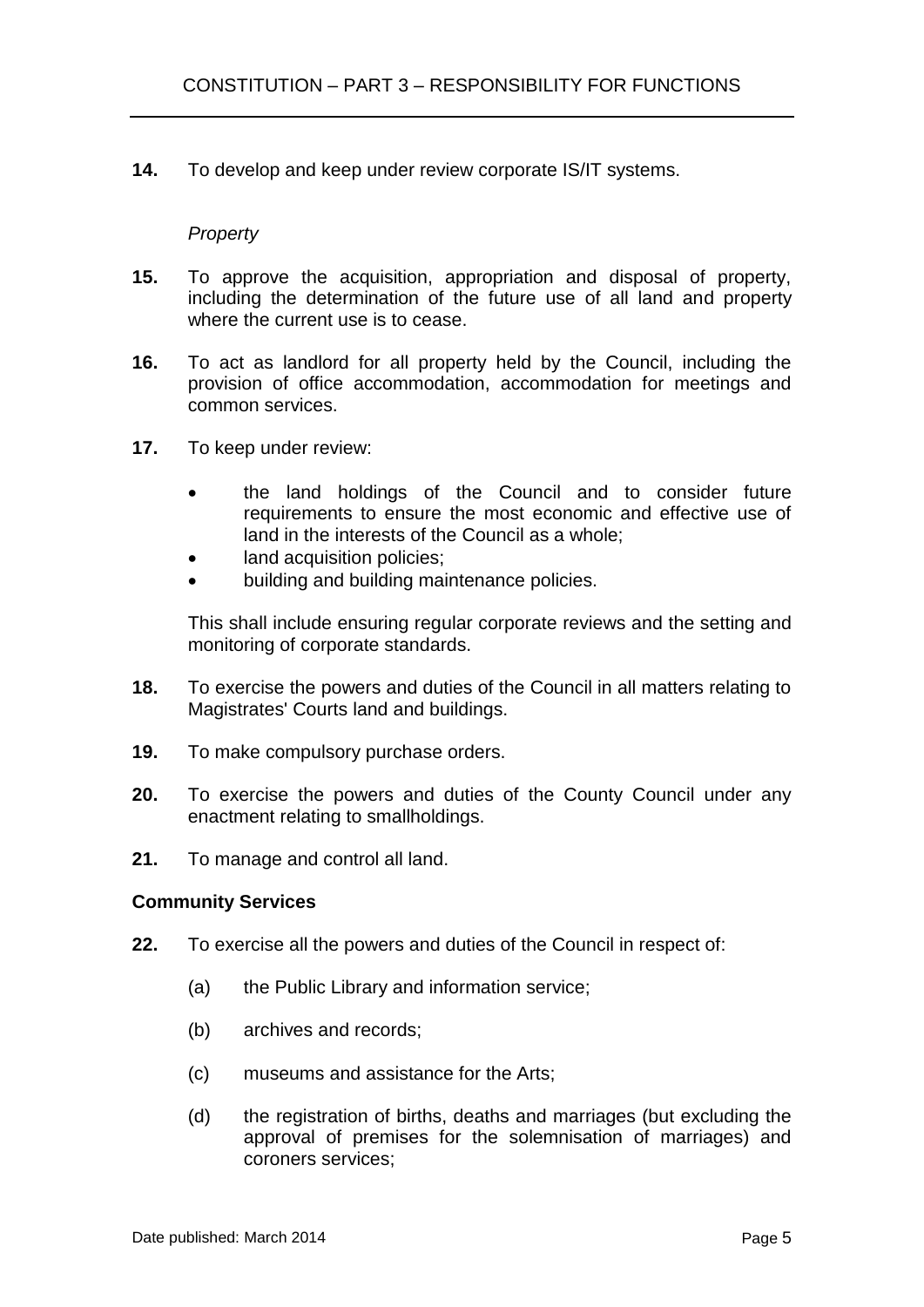- (e) trading standards, consumer protection and other related matters for the protection of the public, including animal health (except as specifically delegated to the Regulatory Committee);
- (f) sport, including joint use of sports facilities, (but excluding physical education and sport at educational establishments) and the development, in co-operation with the borough and district councils, of sport and recreation policies for the County as a whole;
- (g) community safety;
- (h) emergency planning and the local authority response to major emergencies;
- (i) charities;
- (j) gypsy caravan sites.
- **23.** To plan and seek to develop and maintain effective relationships with borough, district and town/parish councils and other public, independent, voluntary and private agencies and representative organisations.

#### **Children's Services**

- **24.** To exercise all the powers and duties of the Council:
	- (i) as local authority for the County in respect of education for children and young people;
	- (ii) which under any enactment stand referred to local authorities designated as social services authorities in respect of children and young people;
	- (iii) in relation to careers.

# **Adult Social Care**

- **25.** To exercise all the powers and duties of the Council:
	- (i) which under any enactment stand referred to local authorities designated as social services authorities in respect of adults;
	- (ii) in relation to (a) the issue of certificates to blind persons and (b) the issue of badges for motor vehicles used by people with disabilities;
	- (iii) in respect of the grant of financial and other assistance to voluntary organisations, in relation to any matters within the purview of the County Council as a social services authority.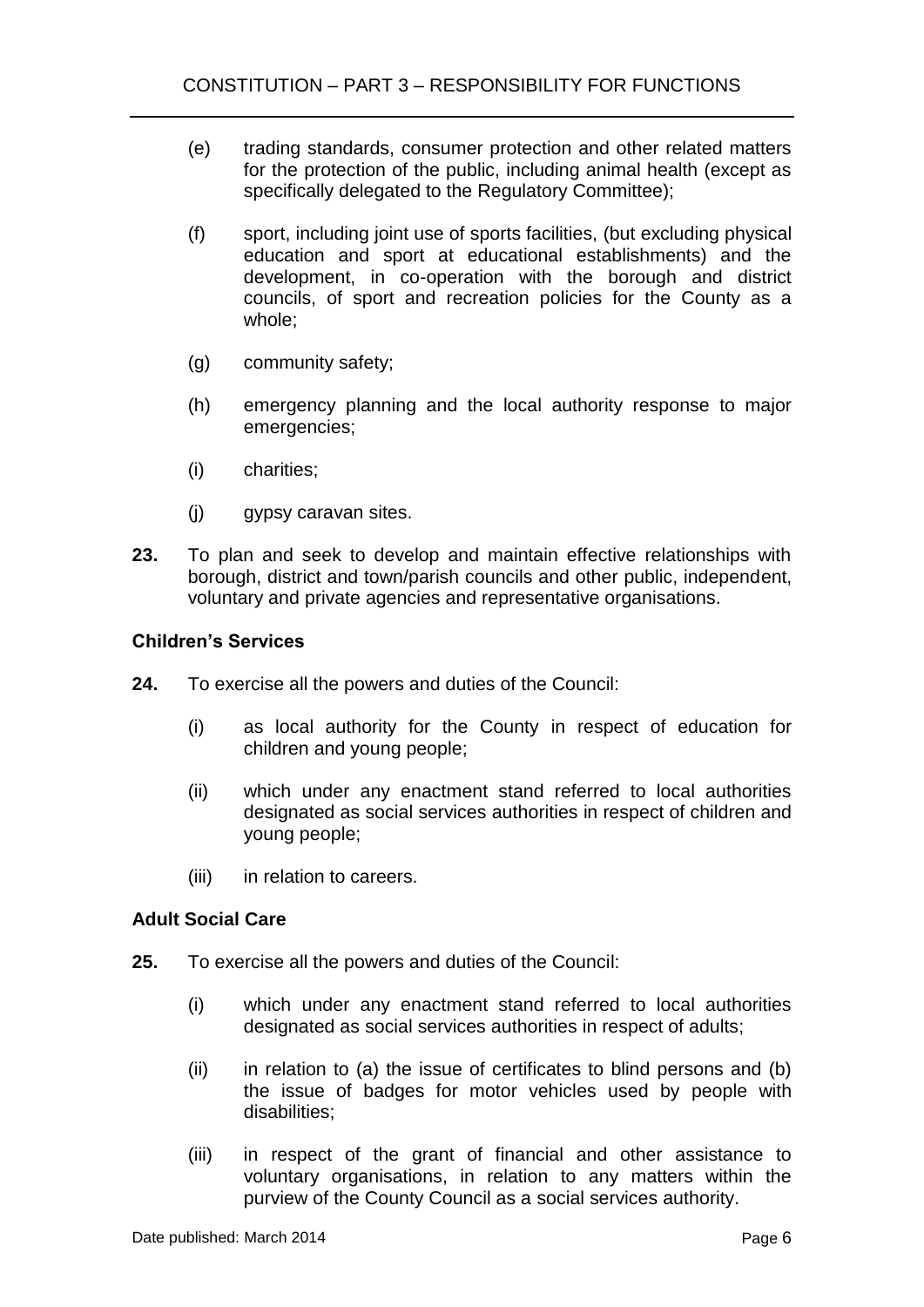## **Transport and Environment**

- **26.** To exercise all the powers and duties of the Council in relation to:
	- (i) highways and bridges and the traffic thereon, private streets, vehicle parking, litter on highways, road safety and the provision of weighbridges (except those powers delegated to the Regulatory Committee);
	- (ii) the promotion of a co-ordinated system of public passenger transport; arrangements for the development and operation of public transport including railways and the making of grants towards public transport;
	- (iii) the preparation of transportation plans and programmes;
	- (iv) its functions as waste disposal Authority;
	- (v) the safety of reservoirs and disused tips;
	- (vi) the management of statutory and permissive footpaths, bridleways and byways (except those powers delegated to the Regulatory Committee);
	- (vii) oil and chemical pollution.
- **27.** To co-ordinate the use of Council owned plant and transport.
- **28.** To exercise all the powers and duties of the Council:
	- (i) as County Planning Authority, except those delegated to the Planning Committee, subject to the Cabinet informing the County Council of significant resource and other policy implications for the Council of local plans coming forward for certification;
	- (ii) relating to ancient monuments and historic buildings;
	- (iii) on all matters in relation to the management of the coast and the countryside (except those matters in relation to commons which have been delegated to the Regulatory Committee).

#### **General**

**29** To exercise the general power of competence given to local authorities under section 1of the Localism Act 2011 in relation to executive functions